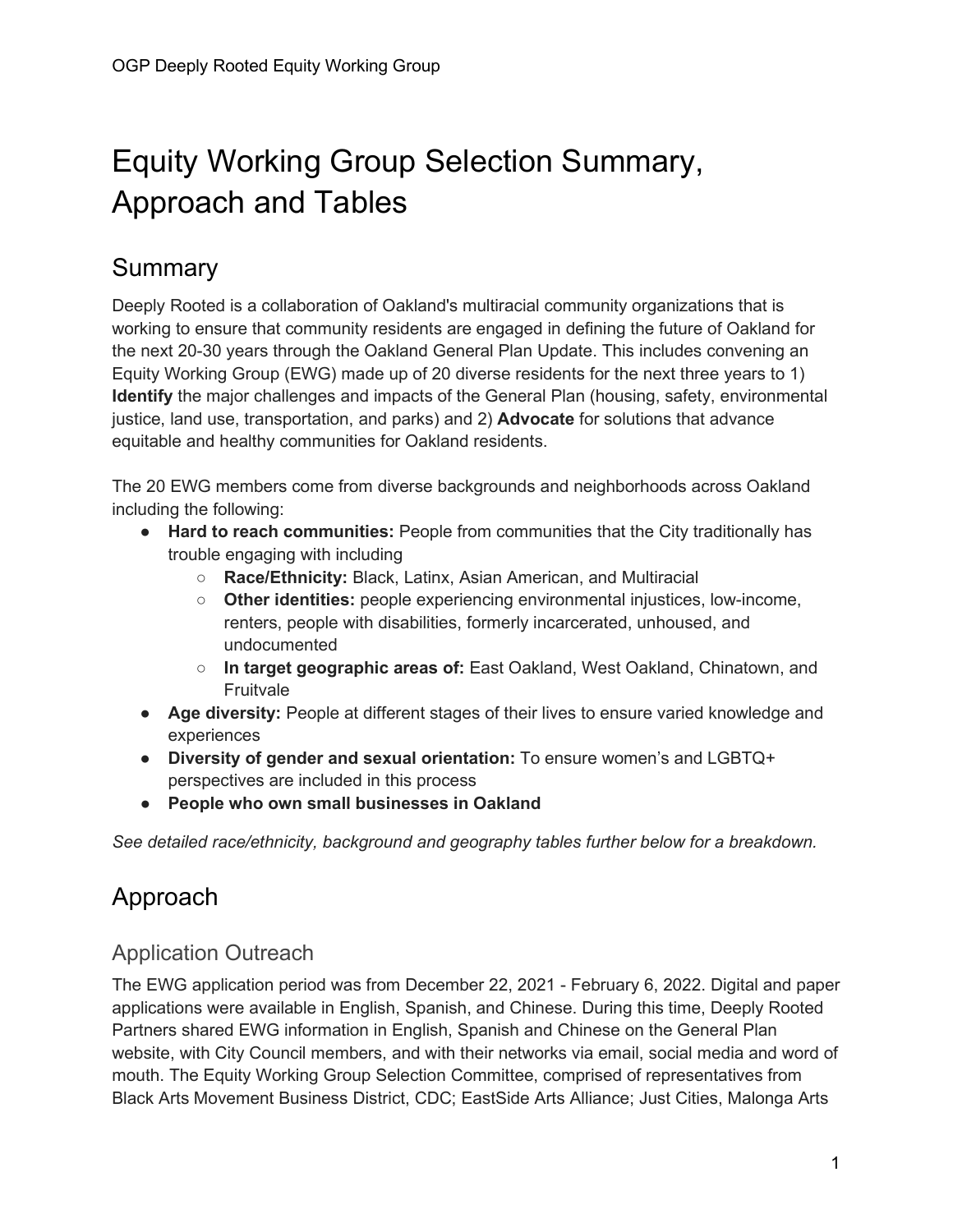Residents Association; The Village In Oakland; Urban Strategies Council; Unity Council; and West Oakland Environmental Indicators Project convened from February - March 2022 to review applications, interview applicants and make final selections. Deeply Rooted received 66 applications, interviewed 24 applicants, and selected 20 members with the following criteria in mind.

#### **Criteria**

- **Hard to reach communities:** People from communities that the City traditionally has trouble engaging with including Indigenous, unhoused, formerly incarcerated, lowincome, Asian, Black, Latinx, multiracial, people with disabilities, undocumented, and people experiencing environmental injustices.
- **In target geographic areas of:** West Oakland, East Oakland, Chinatown, and Fruitvale.
- **Age diversity:** People at different stages of their lives to ensure varied knowledge and experiences.
- **Diversity of gender and sexual orientation:** To ensure women's and LGBTQ+ perspectives are included in this process.
- **People who own small businesses in Oakland.**
- **Commitment to attend 12 EWG meetings, share information, and review draft summary documents during the General Plan process.**

## Tables summarizing 20 selected applicants

The following three tables are breakdowns of the race/ethnicity of the selected EWG members, where they live and work in Oakland, and other ways they identify.

| <b>Race/Ethnicity</b>                 | # | %   |
|---------------------------------------|---|-----|
| Black                                 | 8 | 40% |
| Latinx                                | 5 | 25% |
| Asian American                        | 4 | 20% |
| Latinx/ American Indian Alaska Native | 1 | 5%  |
| Native Hawaiian/ Pacific Islander     | 1 | 5%  |
| White/Pacific Islander                | 1 | .5% |